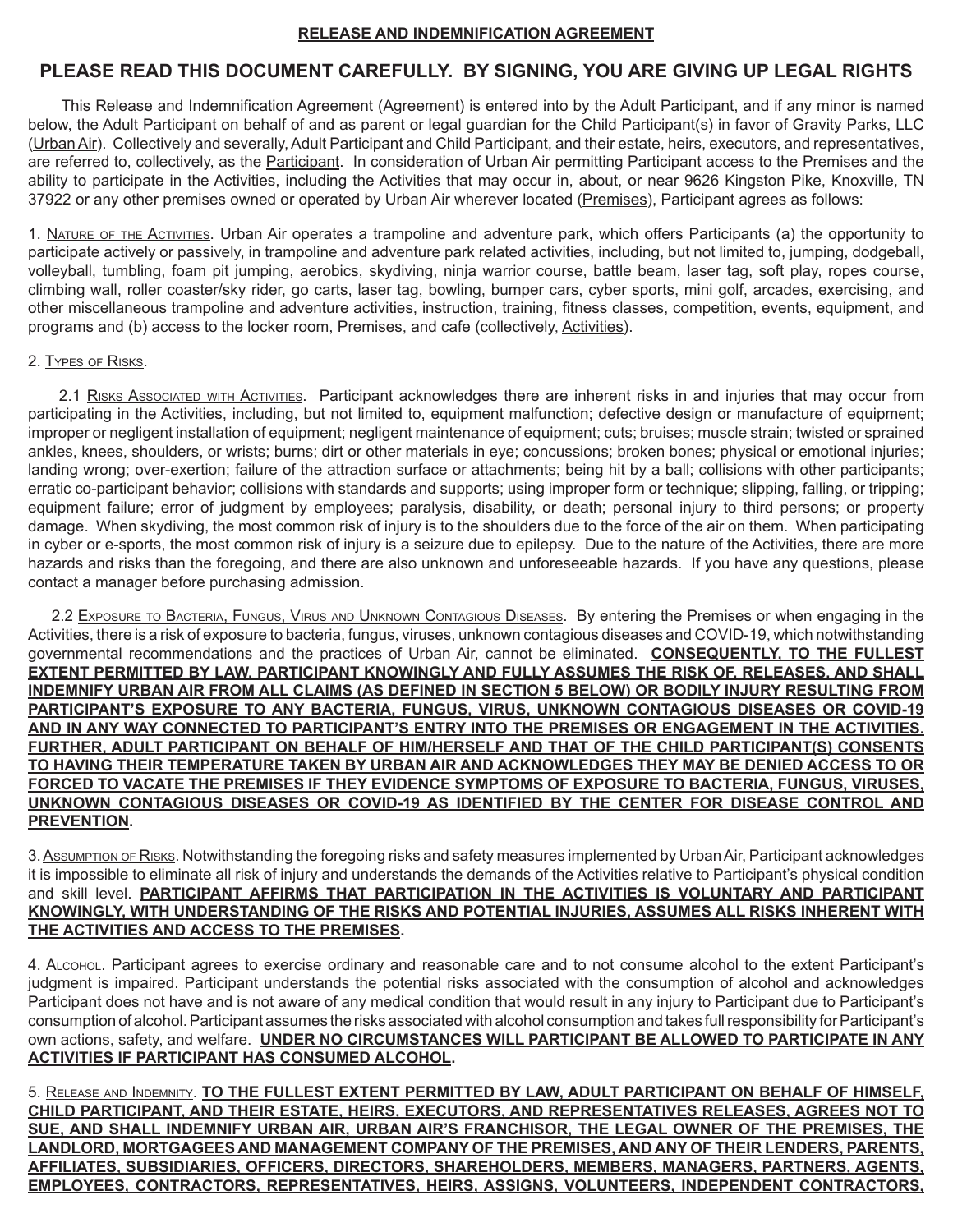**EQUIPMENT SUPPLIERS, AND INSURERS OF ALL OF THEM (COLLECTIVELY, PROTECTED PARTIES) FROM AND AGAINST ALL LIABILITIES, LOSSES, DAMAGES, CLAIMS, DEMANDS, ACTIONS, SUITS, CAUSES OF ACTION, COSTS, FEES, AND EXPENSES (INCLUDING REASONABLE ATTORNEY'S FEES AND COURT OR OTHER COSTS) (COLLECTIVELY, CLAIM OR CLAIMS) RELATING TO, RESULTING FROM, OR ARISING OUT OF OR ALLEGED TO HAVE ARISEN OUT OF (IN WHOLE OR IN PART) ANY PROPERTY DAMAGE OR BODILY INJURY (INCLUDING DEATH) TO PARTICIPANT RESULTING IN ANY WAY FROM (A) PARTICIPANT'S USE OF THE PREMISES, (B) PARTICIPANT'S ACTIVE OR PASSIVE PARTICIPATION IN THE ACTIVITIES, (C) LOSS OR THEFT OF PERSONAL PROPERTY, (D) FROM THE CONSUMPTION OF ALCOHOL AT THE PREMISES BY PARTICIPANT OR ANY OTHER INVITEE OF URBAN AIR, OR (E) PARTICIPANT'S BREACH OF THIS AGREEMENT. THIS RELEASE AND INDEMNITY SHALL APPLY EVEN IF ANY THE CLAIM IS CAUSED IN WHOLE OR IN PART BY THE NEGLIGENCE, GROSS NEGLIGENCE, STRICT LIABILITY, OR WILLFUL MISCONDUCT OF THE PROTECTED PARTIES OR PARTICIPANT. THE INDEMNITY SHALL ALSO INCLUDE ADULT PARTICIPANT'S OBLIGATION TO INDEMNIFY THE PROTECED PARTIES, WHETHER IN TORT, CONTRACT, OR OTHERWISE, FROM (A) ANY SUM OR SETTLEMENT PAID TO OR ON BEHALF OF THE CHILD PARTICIPANT RESULTING FROM A CLAIM IN ANY WAY INVOLVING THE FOREGOING SUBSECTIONS AND (B) ALL CLAIMS RESULTING FROM OR RELATING TO ANY INSUFFICIENCY OF PARTICIPANT'S LEGAL CAPACITY OR AUTHORITY TO EXECUTE THIS AGREEMENT FOR OR ON BEHALF OF THE CHILD PARTICIPANT. UNLESS OTHERWISE STATED HEREIN, URBAN AIR MAKES NO EXPLICITOR IMPLIED REPRESENTATIONS, GUARANTEES OR WARRANTIES PERTAINING TO THE NATURE AND/OR SAFETY OF THE ACTIVITIES AND/OR THE HAZARDS AND/ OR RISKS ASSOCIATED WITH THE ACTIVITIES AND/OR PREMISES. IF PARTICIPANT VIOLATES THIS AGREEMENT BY MAKING SUCH A CLAIM, PARTICIPANT WILL PAY ALL REASONABLE ATTORNEY'S FEES AND COSTS INCURRED BY PROTECTED PARTIES IN DEFENDING SUCH A CLAIM.**

# 6. Dispute Resolution.

 A. Arbitration. Any dispute or claim in any way involving the Child Participant(s), Adult Participant(s), or any one or more of the Protected Parties, arising out of or relating to this Agreement, breach thereof, the Premises, Activities, property damage (real or personal), personal injury (including death), or the scope, arbitrability, or validity of this arbitration agreement (Dispute) shall be brought by the parties in their individual capacity and not as a plaintiff or class member in any purported class or representative capacity, and settled by binding arbitration before a single arbitrator administered by the American Arbitration Association (AAA) per its Commercial Industry Arbitration Rules in effect at the time the demand for arbitration is filed. Judgment on the arbitration award may be entered in any federal or state court having jurisdiction thereof. The arbitrator shall have no authority to award punitive or exemplary damages. If the Dispute cannot be heard by the AAA for any reason, the Dispute shall be heard by an arbitrator mutually selected by the parties. If the parties cannot agree upon an arbitrator, then either party may petition an appropriate court to appoint an arbitrator. Arbitration and the enforcement of any award rendered in the arbitration proceedings shall be subject to and governed by the Federal Arbitration Act, 9 U.S.C. § 1 et seq.

B. Waiver of Jury Trial. **TO THE EXTENT PERMITTED BY LAW, ADULT PARTICIPANT AND URBAN AIR KNOWINGLY, willingly, AND VOLUNTARILY, WITH FULL AWARENESS OF THE LEGAL CONSEQUENCES, AFTER CONSULTING WITH COUNSEL (OR AFTER HAVING WAIVED THE OPPORTUNITY TO CONSULT WITH COUNSEL) AGREE TO WAIVE THEIR RIGHT TO a JURY TRIAL OF ANY DISPUTE AND TO RESOLVE ANY AND ALL DISPUTES THROUGH ARBITRATION.** The right to a trial by jury is a right parties would or might otherwise have had under the Constitutions of the United States of America and the state in which the Premises is located.

7. License. Participant irrevocably grants the Protected Parties the right to use all or a portion of an image or video of Participant and their name and likeness in all forms and media including composite or modified representations for all purposes, including advertising, trade or any commercial purpose throughout the world and in perpetuity. **PARTICIPANT WAIVES THE RIGHT TO INSPECT OR APPROVE VERSIONS OF IMAGES OR VIDEOS USED FOR PUBLICATION OR THE WRITTEN COPY THAT MAY BE USED IN CONNECTION WITH THE IMAGES/VIDEOS. PARTICIPANT RELEASES THE PROTECED PARTIES FROM ANY CLAIMS THAT MAY ARISE REGARDING THE USE OF PARTICIPANT'S STATEMENTS, VIDEOS, OR IMAGES INCLUDING ANY CLAIMS OF DEFAMATION, INVASION OF PRIVACY, OR INFRINGEMENT OF MORAL RIGHTS, RIGHTS OF PUBLICITY, OR COPYRIGHT.** 

8. AUTHORITY. If Adult Participant signs this Agreement on behalf of his/her spouse, child, family member, friend, minor child, or other person, Adult Participant warrants and represents to Urban Air that he/she has read and understands this Agreement, has the legal authority, and such person's actual and implied authority, to execute this Agreement on their behalf, including, but not limited to, the arbitration clause, release, indemnity agreement, and license.

9. ACKNOWLEDGMENTS. Participant represents to the Protected Parties that this Agreement is a complete and final release and indemnity agreement, that Participant is voluntarily entering into this Agreement, and no representations, promises, or statements made by any of the Protected Parties has influenced Participant in signing this Agreement. Participant agrees that there are no oral agreements, representations, promises, or warranties that are not expressly set forth herein, this Agreement may only be modified in writing, and that Participant is not relying on any statements or representations of the Protected Parties that are not expressly contained herein. Participant expressly agrees that this Agreement is intended to be as broad and inclusive as is permitted by the laws of the state in which the Premises is located and that if any portion thereof is held invalid, it is agreed that the balance shall, notwithstanding, continue in full legal force and effect. Venue for any action brought hereunder or due to Participant's use of the